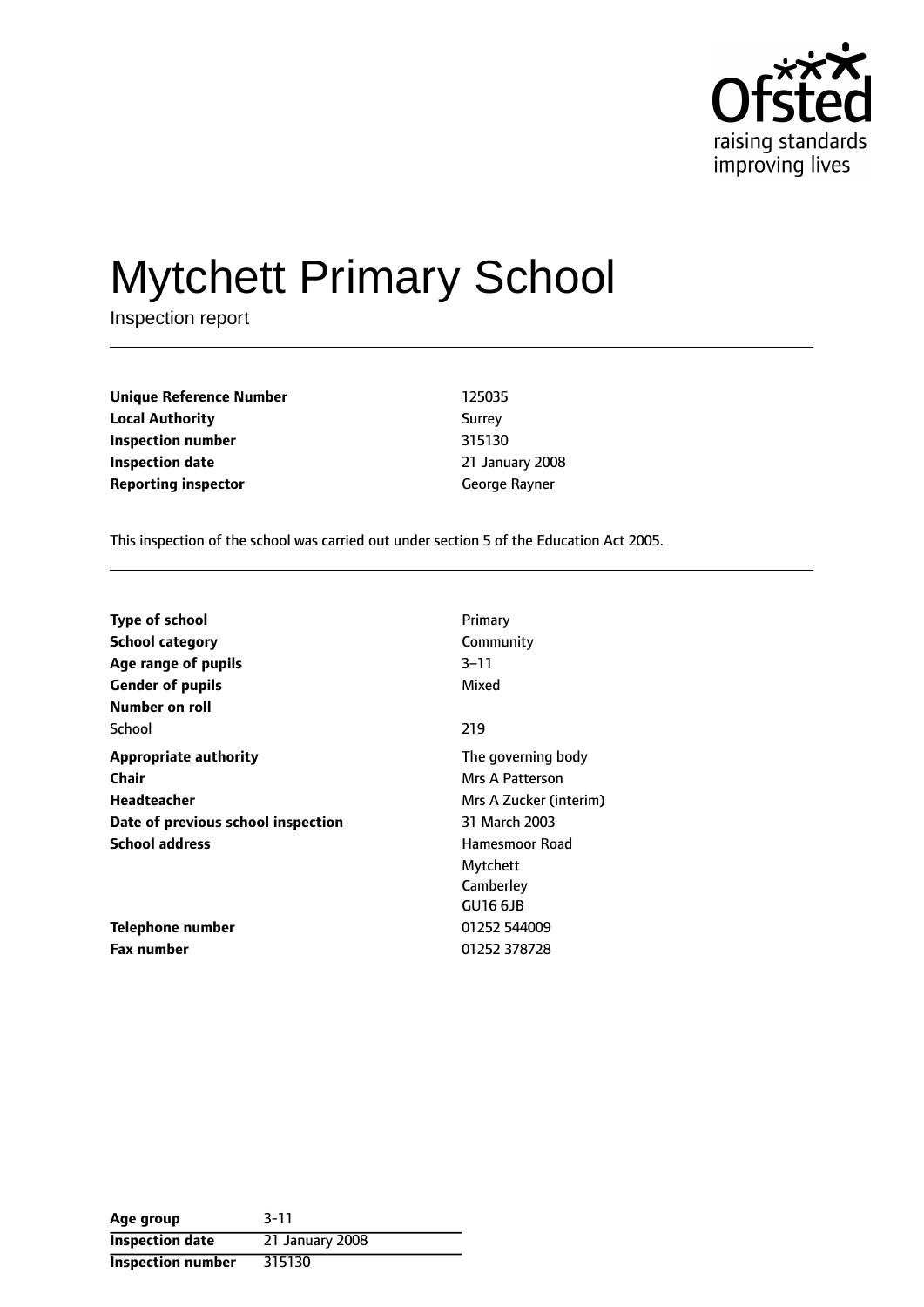.

© Crown copyright 2008

#### Website: www.ofsted.gov.uk

This document may be reproduced in whole or in part for non-commercial educational purposes, provided that the information quoted is reproduced without adaptation and the source and date of publication are stated.

Further copies of this report are obtainable from the school. Under the Education Act 2005, the school must provide a copy of this report free of charge to certain categories of people. A charge not exceeding the full cost of reproduction may be made for any other copies supplied.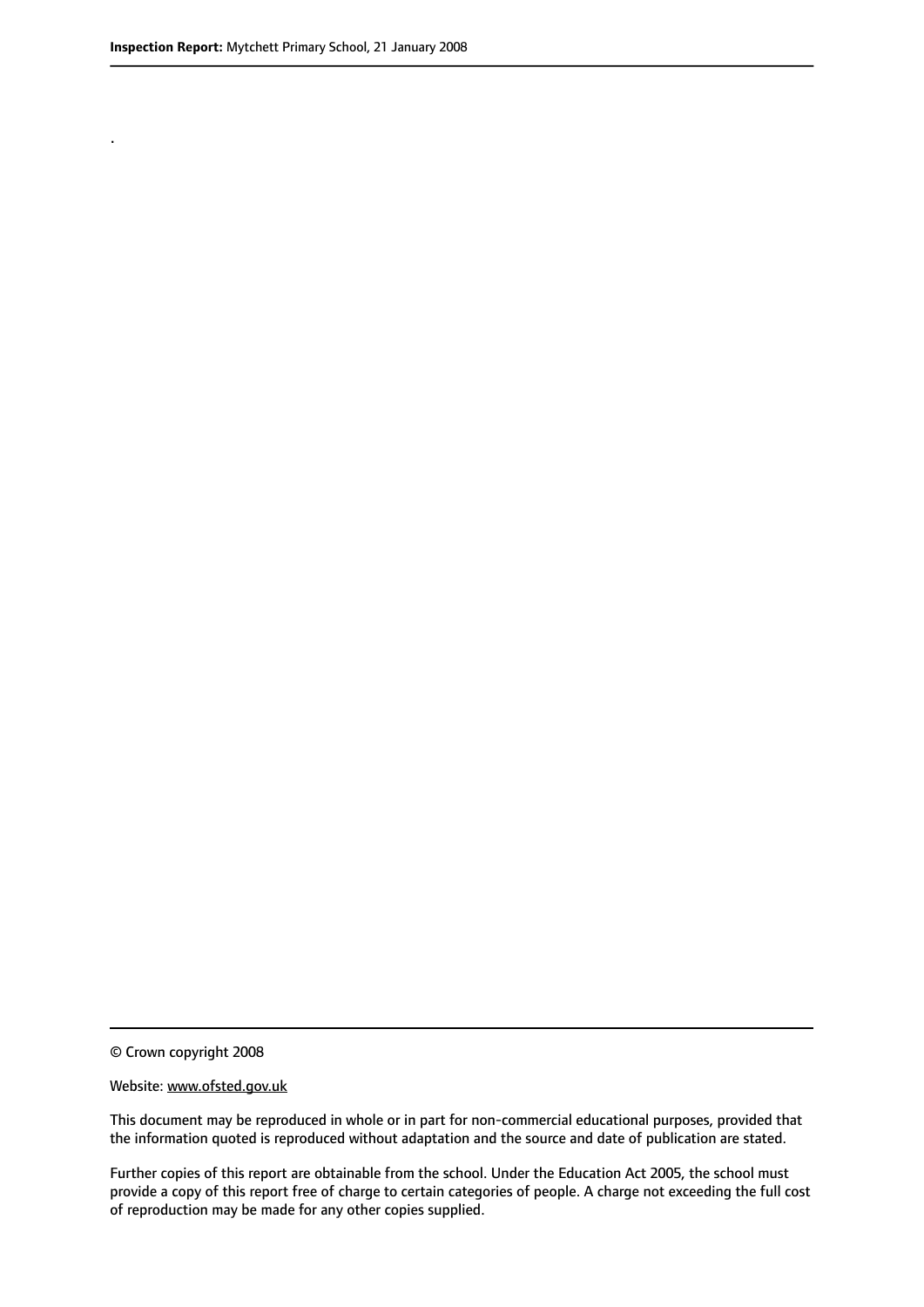# **Introduction**

The inspection was carried out by an Additional Inspector. The inspector evaluated the overall effectiveness of the school and investigated the following areas of its work: pupils' personal development; achievement and standards; teaching and learning; and leadership and management, including the capacity to improve. Other aspects were not inspected in detail, but the inspector found no evidence to suggest that the school's own assessments, as given in its self-evaluation, were not justified and these have been included where appropriate in this report.

## **Description of the school**

This average sized school serves a suburban area. Pupils' socio-economic circumstances are generally advantaged. A broadly average proportion have learning difficulties and disabilities. The great majority of pupils have White British heritage and very few are at an early stage of learning to speak English. Following the recent resignation of the previous headteacher, the school has had an interim headteacher since the start of this term.

#### **Key for inspection grades**

| Grade 1 | Outstanding  |
|---------|--------------|
| Grade 2 | Good         |
| Grade 3 | Satisfactory |
| Grade 4 | Inadequate   |
|         |              |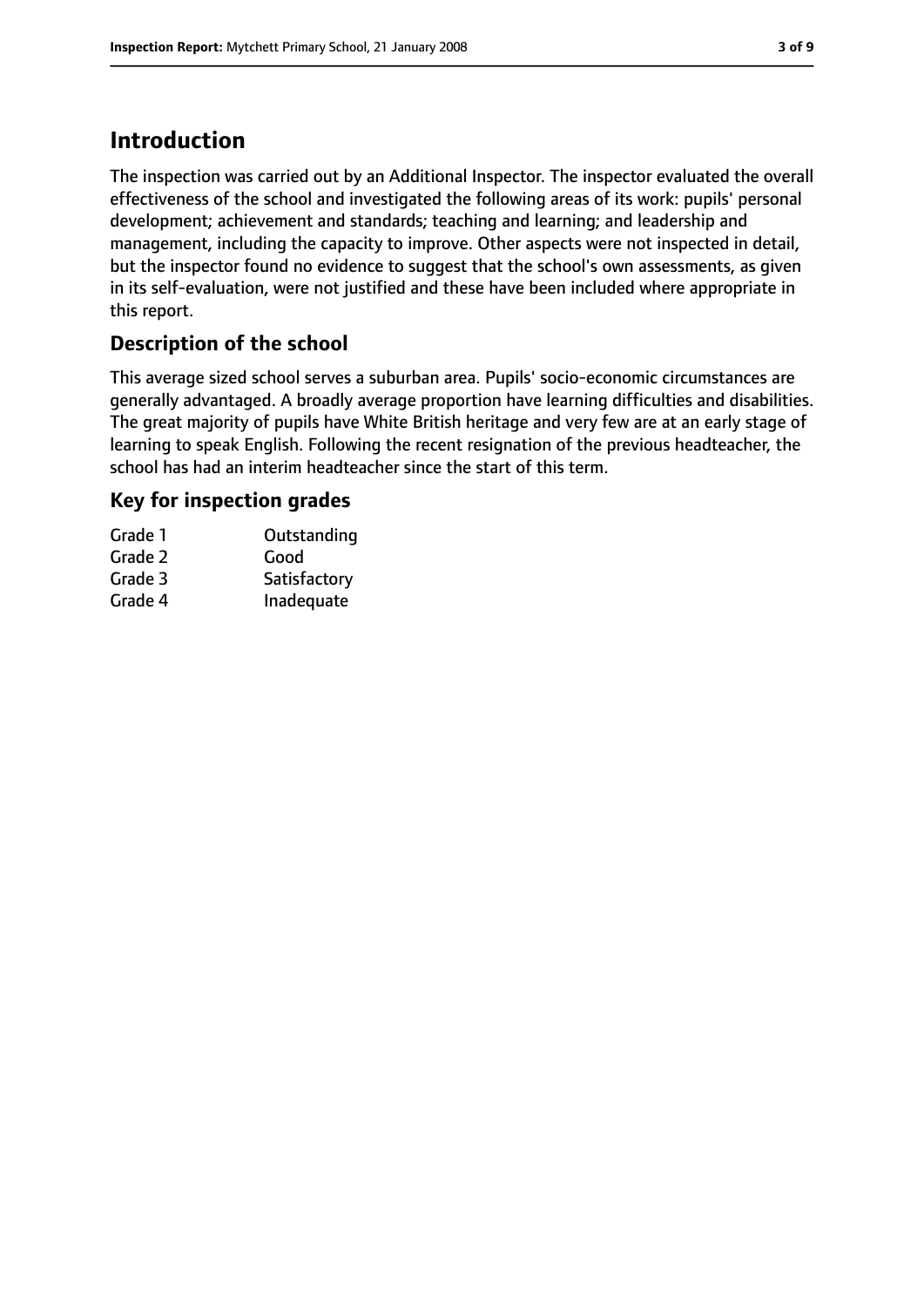# **Overall effectiveness of the school**

#### **Grade: 2**

This is a good school. Most parents agree, saying that their children are happy here and make good progress.

Pupils achieve well. Their overall standards are above average by the end of Year 6. The Year 6 national test results, while remaining above average in 2007, were not as high as in previous years. Pupils' progress was affected by significant staffing turbulence, due to a much higher than normal instance of staff absence. The school's assessment records and pupils' work show that most of the current pupils are on target to meet their challenging targets. Pupils' standards are highest in English. Most can write confidently in a range of styles. Progress is satisfactory in mathematics, resulting in standards remaining average at the end of Year 6. Pupils develop a sound range of mathematical skills, but many find it difficult to use these to solve problems independently, because they do not have enough opportunities to practise them. All pupils, including those who learn at a slower rate than others, make similar progress because their needs are carefully identified and effectively provided for.

Teaching and learning are good, so that pupils make good progress in most lessons. The staffing situation is more stable, resulting in good consistency in teaching. Pupils say, 'Our teachers work hard to make lessons fun'. Observations confirm this, with lesson plans providing a good variety of stimulating activities. This makes pupils eager to learn. Pupils were highly engaged during a particularly effective Year 5 lesson on information and communication technology. Pupils' experimentation with sounds, and the recording of their findings in a database, made a very good contribution to their numeracy as well as their computer skills. Teachers and teaching assistants work together effectively to ensure that pupils are engaged in their work and to provide help for those who are having difficulty in keeping up. In most lessons, teachers use assessment to plan for different needs and ability levels. This is generally effective, but does not always identify clearly enough what teachers expect from the most able pupils. This meansthat, while these pupils generally achieve as well asthe others, their progress occasionally slows. Teachers use marking well to encourage pupils, but do not alwaystell them clearly enough what they need to do to improve.

In most respects, the curriculum meets pupils' needs well. The interim headteacher is aware that, while there is a good range of clubs, there should be more enrichment of the curriculum through stimulating visits. Plans are in hand to improve this.

Pupils' personal development, including their spiritual, moral, social and cultural development, is good. Pupils show this by their attendance, which has improved since the last inspection to be above average. The great majority behave well, although a small number do not always do so, or treat others with full consideration. Pupils feel safe and know why rules are necessary to ensure this. They live active lives and understand the importance of a healthy diet. Pupils contribute well to school life, carrying out roles such as school councillors with commitment. Care procedures are well organised. The school is currently reviewing these and is developing them further, by for example, improving supervision in the playground, in response to concerns expressed by a few parents. Several parents of pupils who have received additional support to help them to learn commented upon how well the school has supported their children's needs. Some used words like, 'special' and 'wonderful' to describe the impact that this has had on the integration and confidence of their children. The school maintains good links with outside agencies to ensure that pupils always receive the help that they need.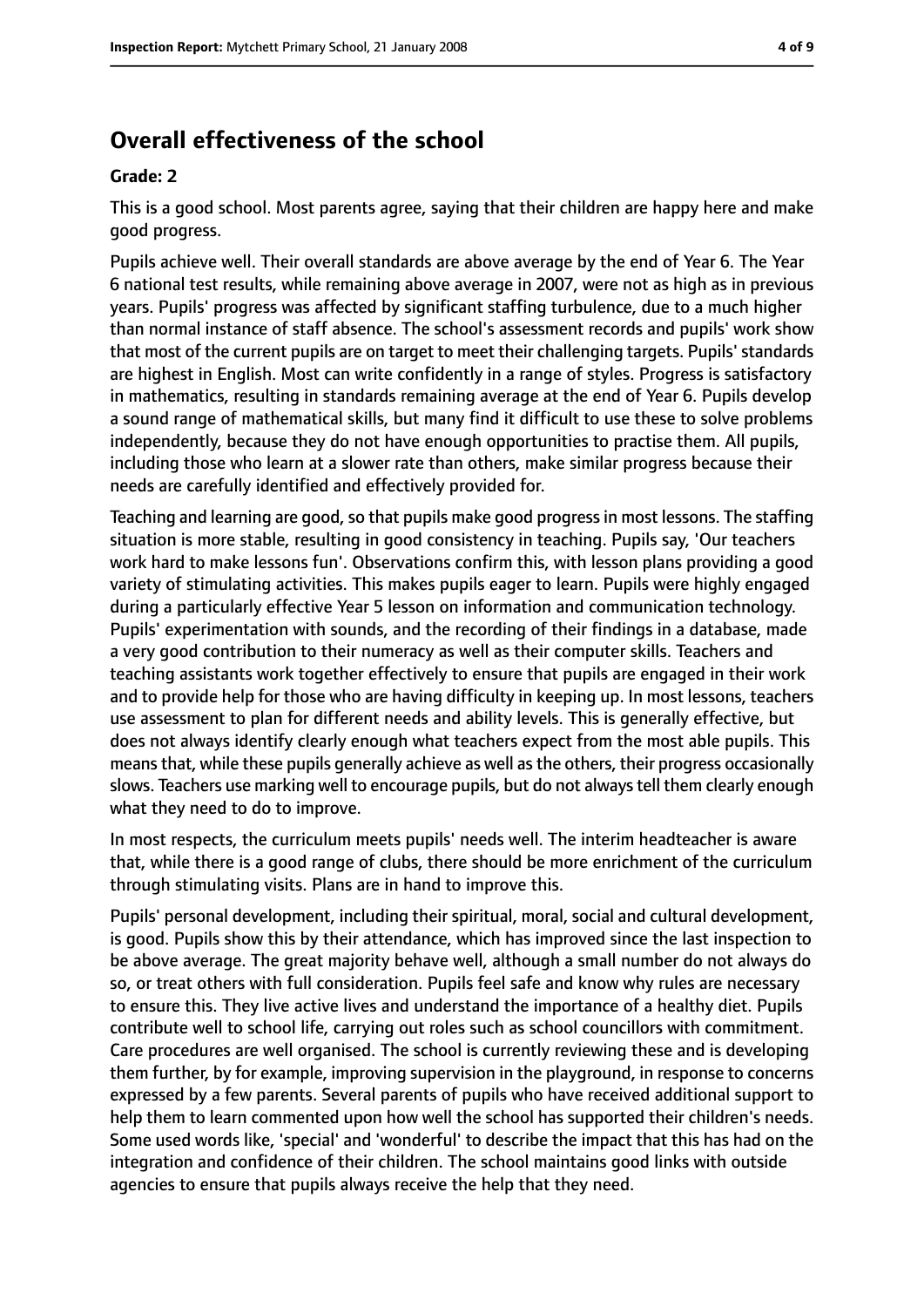Leaders and managers, including the governing body, have succeeded in maintaining good achievement. The school is managed well. The experienced interim headteacher has quickly identified what the school needs to do to improve. The school's effective self-evaluation procedures accurately identify the areas needing improvement. However, a significant minority of parents think that the school should listen more to their views, for example, on their ideas for improving the curriculum.

Because the members of the senior leadership team are currently absent, the headteacher has put in place a temporary team whose members are working together cohesively, to give her effective help. Capacity to improve is satisfactory, because of the interim nature of the leadership. Work is progressing well, for example in improving systems for tracking, making them increasingly effective for identifying pupils in danger of falling behind their expected progress and quickly giving the help that they need to catch up. This involvement is giving middle leaders valuable experience in extending their leadership skills. Overall, though, subject leaders are not sufficiently involved in monitoring the quality of teaching and learning in their areas, which is limiting their participation in work to improve standards. One result has been that, while achievement has remained good since the last inspection, standards have not improved further, so that improvement has been satisfactory.

## **Effectiveness of the Foundation Stage**

#### **Grade: 2**

Pupils enter the Foundation Stage with skills and knowledge at expected levels for their age. The adults plan stimulating experiences. These provide a good balance of adult-led activities and opportunities for children to find things out for themselves through play and exploration. Children respond well to the opportunities for learning to be independent, by making their own choices in the stimulating indoor and outdoor areas. They often work together on tasks such as finding out how many play cars they can fit into a 'car park'. These help them to make good progress in using language to communicate and using numbers. Good teamwork between the teachers and teaching assistants ensures that children are well cared for and happy. By the time they enter Year 1, children are working securely at the expected levels in all areas of learning. Teachers carefully record each child's progress and are becoming increasingly effective in using this to plan work so that it meets all needs.

## **What the school should do to improve further**

- Raise standards in mathematics by helping pupils to become better at using their skills to solve problems.
- Increase the role of subject leaders in monitoring, so that they can be more involved in improving standards in their areas.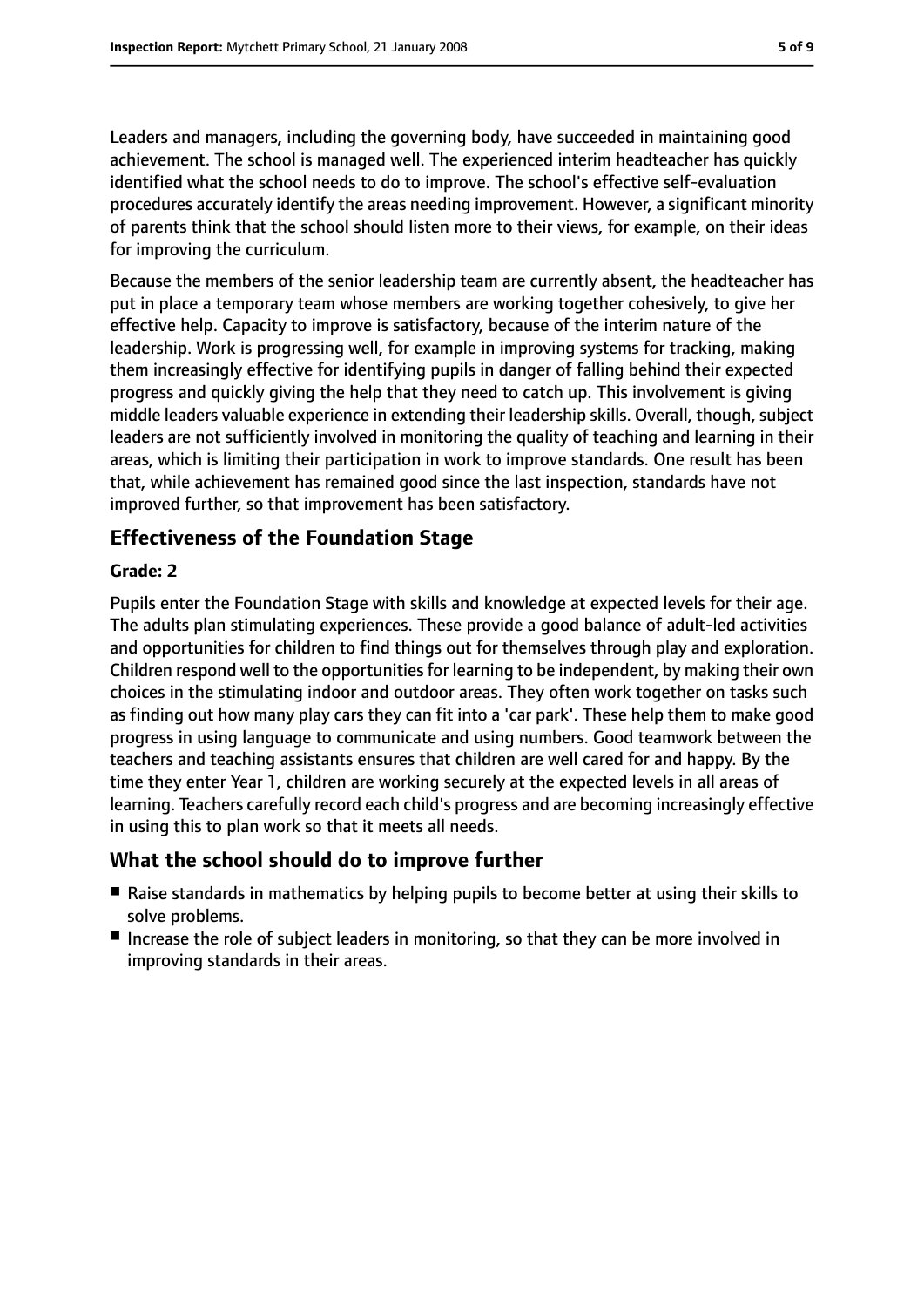**Any complaints about the inspection or the report should be made following the procedures set out in the guidance 'Complaints about school inspection', which is available from Ofsted's website: www.ofsted.gov.uk.**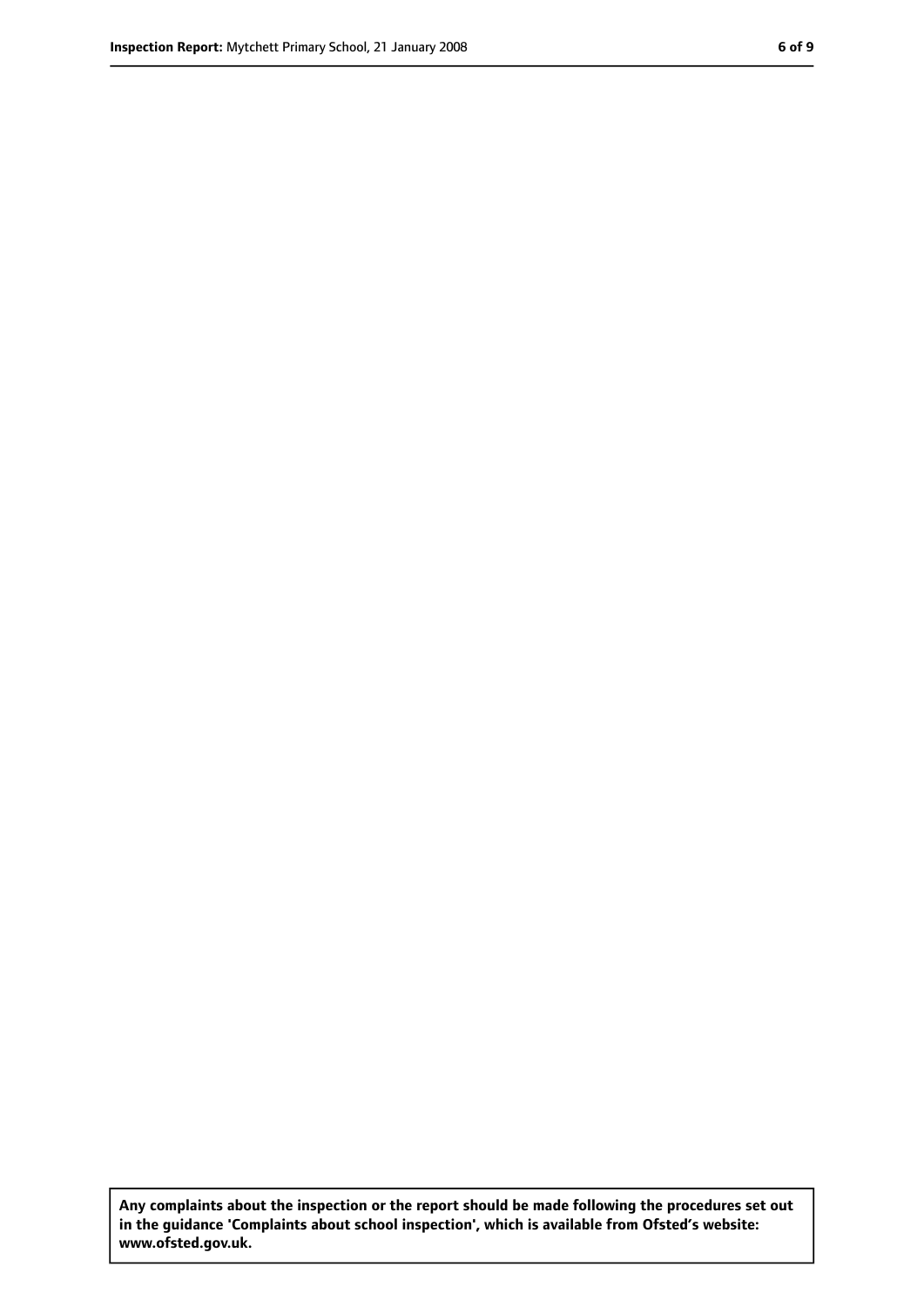#### **Annex A**

# **Inspection judgements**

| $^{\circ}$ Key to judgements: grade 1 is outstanding, grade 2 good, grade 3 satisfactory, and | <b>School</b>  |
|-----------------------------------------------------------------------------------------------|----------------|
| arade 4 inadequate                                                                            | <b>Overall</b> |

## **Overall effectiveness**

| How effective, efficient and inclusive is the provision of education, integrated<br>care and any extended services in meeting the needs of learners? |     |
|------------------------------------------------------------------------------------------------------------------------------------------------------|-----|
| Effective steps have been taken to promote improvement since the last<br>inspection                                                                  | Yes |
| How well does the school work in partnership with others to promote learners'<br>well-being?                                                         |     |
| The effectiveness of the Foundation Stage                                                                                                            |     |
| The capacity to make any necessary improvements                                                                                                      |     |

#### **Achievement and standards**

| How well do learners achieve?                                                                               |  |
|-------------------------------------------------------------------------------------------------------------|--|
| The standards <sup>1</sup> reached by learners                                                              |  |
| How well learners make progress, taking account of any significant variations between<br>groups of learners |  |
| How well learners with learning difficulties and disabilities make progress                                 |  |

#### **Personal development and well-being**

| How good is the overall personal development and well-being of the<br>learners?                                  |  |
|------------------------------------------------------------------------------------------------------------------|--|
| The extent of learners' spiritual, moral, social and cultural development                                        |  |
| The extent to which learners adopt healthy lifestyles                                                            |  |
| The extent to which learners adopt safe practices                                                                |  |
| How well learners enjoy their education                                                                          |  |
| The attendance of learners                                                                                       |  |
| The behaviour of learners                                                                                        |  |
| The extent to which learners make a positive contribution to the community                                       |  |
| How well learners develop workplace and other skills that will contribute to<br>their future economic well-being |  |

#### **The quality of provision**

| How effective are teaching and learning in meeting the full range of the<br>learners' needs?          |  |
|-------------------------------------------------------------------------------------------------------|--|
| How well do the curriculum and other activities meet the range of needs<br>and interests of learners? |  |
| How well are learners cared for, guided and supported?                                                |  |

 $^1$  Grade 1 - Exceptionally and consistently high; Grade 2 - Generally above average with none significantly below average; Grade 3 - Broadly average to below average; Grade 4 - Exceptionally low.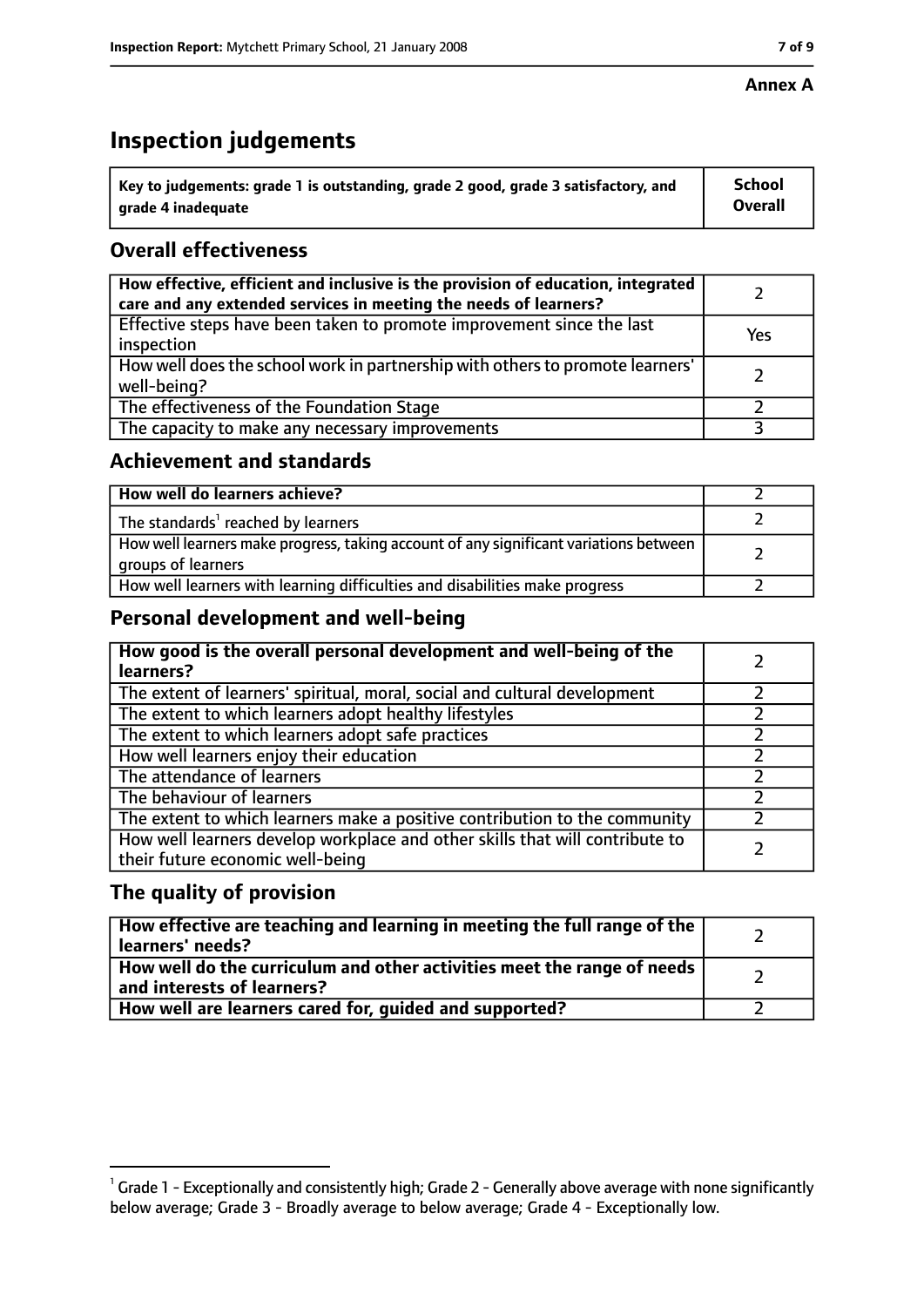# **Leadership and management**

| How effective are leadership and management in raising achievement<br>and supporting all learners?                                              |     |
|-------------------------------------------------------------------------------------------------------------------------------------------------|-----|
| How effectively leaders and managers at all levels set clear direction leading<br>to improvement and promote high quality of care and education |     |
| How effectively leaders and managers use challenging targets to raise standards                                                                 |     |
| The effectiveness of the school's self-evaluation                                                                                               |     |
| How well equality of opportunity is promoted and discrimination tackled so<br>that all learners achieve as well as they can                     |     |
| How effectively and efficiently resources, including staff, are deployed to<br>achieve value for money                                          |     |
| The extent to which governors and other supervisory boards discharge their<br>responsibilities                                                  |     |
| Do procedures for safequarding learners meet current government<br>requirements?                                                                | Yes |
| Does this school require special measures?                                                                                                      | No  |
| Does this school require a notice to improve?                                                                                                   | No  |